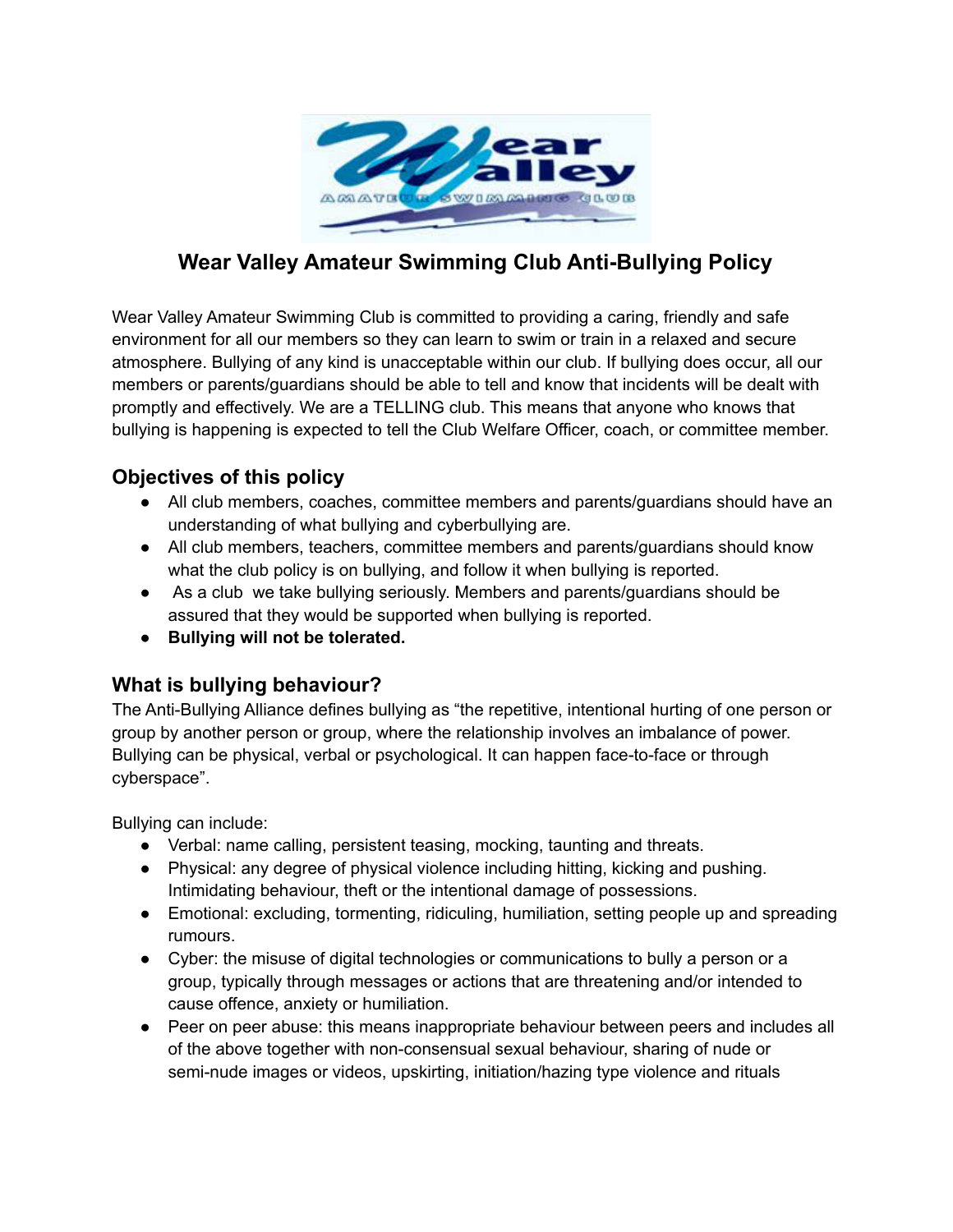(please refer to p.13, Keeping children safe in education, 2021, Department for Education).

### **Why are children bullied?**

Children are most commonly bullied because of a real or perceived **"difference"**. This difference can be anything but could be attributed to:

- Racist: bullying based on ethnicity, skin colour, and language, religious or cultural practices.
- Homophobic and transphobic: bullying based on sexuality or gender identity.
- Disablist: bullying children who have special educational needs and disabilities.
- Sexual: unwelcome sexual advances, comments that are intended to cause offence, humiliation or intimidation.
- Discriminative: Bullying based on any perceived weakness or difference. This could be because of their gender, age, race, nationality, ethnic origin, religion or belief, sexual orientation, gender reassignment, disability or ability. It could also be factors surrounding the way someone looks or the clothes they wear, their family and social situation, hobbies and interests.

## **Signs and symptoms**

A child may not always ask for help or tell you their concerns. There may be signs or behaviours that indicate they may be being bullied. Adults should be aware of these signs and be prepared to investigate if a child is:

- Unwilling to go to club sessions.
- Becomes withdrawn, anxious, or lacking in confidence.
- Feels ill before or during training sessions or feigns sickness.
- Starts to drop in their level of training or competition.
- Doesn't want to travel with the club or attend club events.
- Comes home with clothing torn or training equipment damaged.
- Has possessions that go "missing".
- Has unexplained cuts and bruises.
- Asks for money or starts stealing money (to pay the bully).
- Is frightened to say what is wrong.
- Becomes aggressive, disruptive or unreasonable.
- Starts stammering.
- Cries themselves to sleep or has nightmares.
- Is bullying other children or siblings.
- Stops eating or has a poor appetite.
- Attempts or threatens suicide or runs away.
- Gives improbable excuses for any of the above.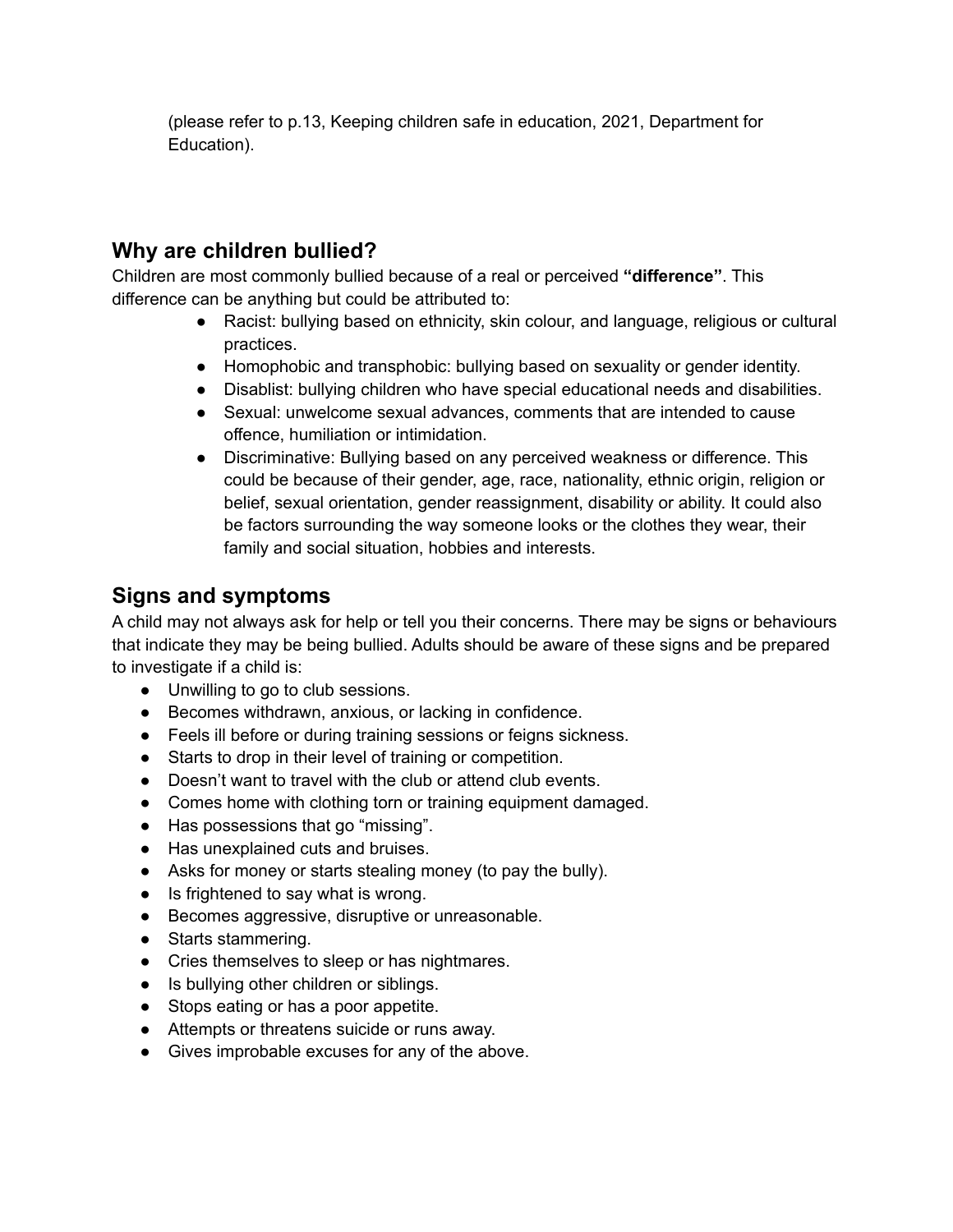This list is not exhaustive and could indicate other problems, but bullying should be considered a possibility and should be investigated.

## **Why is it important to respond to bullying?**

Bullying hurts. No one deserves to be a victim of bullying. Everybody has the right to be treated with respect. Individuals who are bullying others need to learn different ways of behaving. Most bullying incidents are not crimes. But some types of bullying are illegal and should be reported to the police. This includes bullying that involves violence, assault and theft; harassment or intimidation over a period of time including calling someone names or threatening them, making abusive phone calls and sending abusive emails or text messages (one incident is not normally enough to get a conviction); and anything involving hate crimes. Wear Valley Amateur Swimming Club as it is a Swim England affiliated organisation has a responsibility to respond promptly and effectively to issues of bullying.

## **Procedures**

- Report bullying incidents to the Club Welfare Officer, coach, or member of the committee.
- The Club Welfare Officer should be informed if a report of bullying is received by another officer so that appropriate action is taken.
- The Club Welfare Officer will discuss the concerns with the Club Chair to decide whether the matter should be dealt with as an alleged breach of the Club Codes of Conduct or whether the matter proceeds under the Anti-Bullying Policy.
- Advice can be sought at any time from the County or Regional Welfare Officer, Swim England Child Safeguarding Team or Swimline.
- If necessary and appropriate the police should be consulted.
- Parents/guardians should be informed and may be asked to come to a meeting to discuss the problem.
- Bullying behaviour or threats of bullying must be investigated and the bullying stopped quickly.
- If bullying is found appropriate action will be taken.
- Attempts will be made to help the bully to change their behaviour.
- If bullying is seen to continue despite best efforts to stop the behaviour the club may initiate disciplinary action under the Wear Valley Amateur Swimming Club constitution.

# **Recommended club action**

The Welfare Officer is to be fully informed of any allegations involving bullying of a child or children at the club. The Welfare Officer should discuss the concerns with the Club Chair so a decision can be made as to whether it is appropriate for the club to deal with the situation as an alleged breach of the Code of Conduct or for the Welfare Officer to proceed with support from the club under the Anti-Bullying Policy. Agree who will lead the investigation, this will usually be the Welfare Officer but sometimes the children's coach may wish to take the lead with assistance from the Welfare Officer. This is sometimes a preferred option if the children are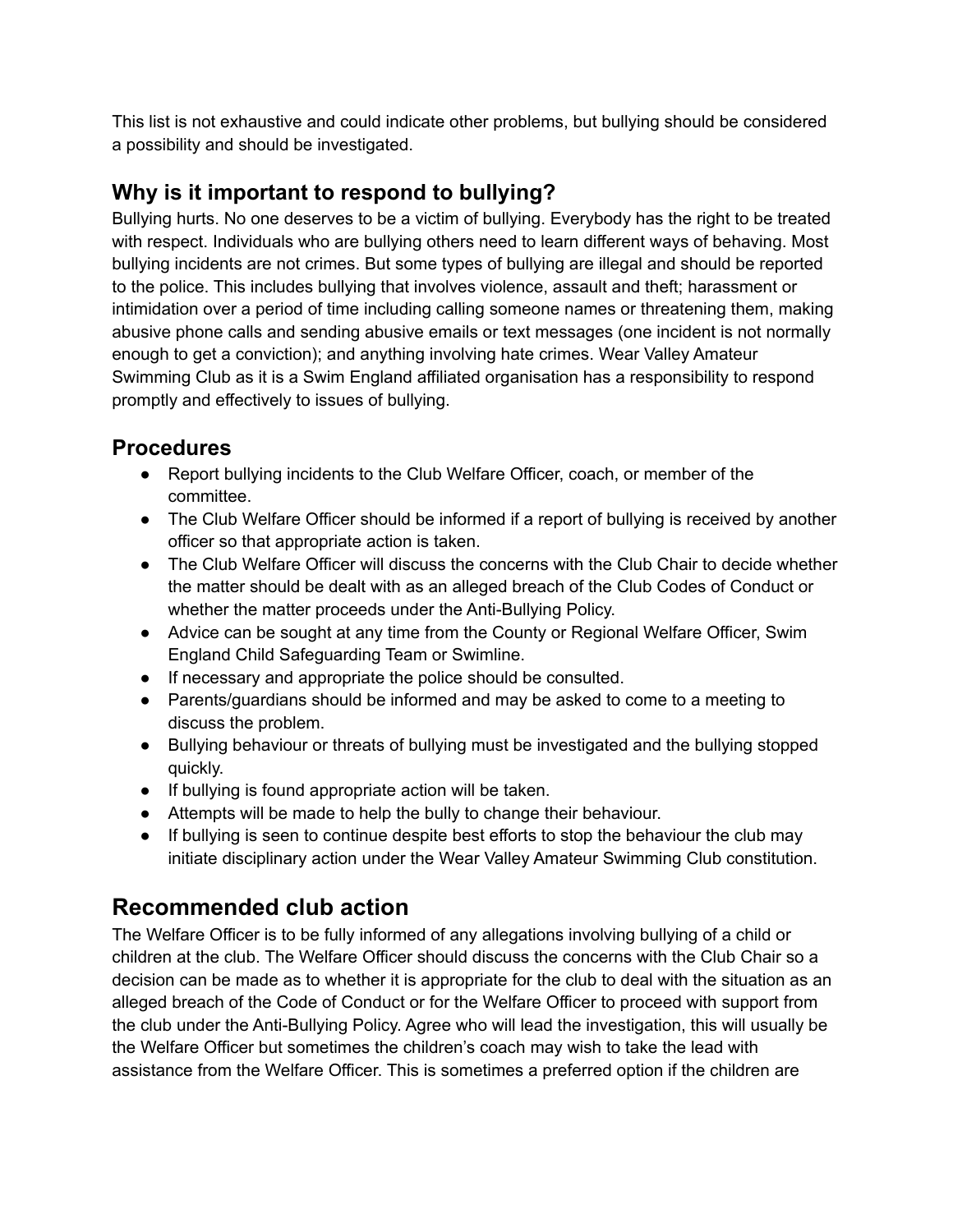more familiar with their coach. Advice can be sought from the County or Regional Welfare Officer or the Swim England Child Safeguarding Team at any time

- Initially try to reconcile the parties by bringing them together. A genuine recognition of the effects of their behaviour and an apology may solve the situation.
- Ensure that parents/guardians are made aware of the concerns and the proposed club action of reconciliation as described above.
- Record the outcome of the reconciliation attempt and advise the parents/guardians of that outcome. If reconciliation fails, is deemed inappropriate in the situation or parents/guardians don't agree to a reconciliation attempt then:
	- 1. Set up a panel of three, this would normally be led by the Welfare Officer alongside either the Club Secretary, Chairman, committee member or coach.
	- 2. The panel to meet with the child and their parent/guardian alleging the bullying. Allow the child to explain in their own words what has been happening so that full details of the allegation are known. The panel will need to know when and where this has been happening, by whom and whether they think anyone witnessed the behaviour.
	- 3. Some children may not feel comfortable talking to the panel even with the support of their parent/guardian so the child should be allowed to give a written account in their own words. The child's parent/guardian should then provide this account to the panel.
	- 4. If there were any witnesses the same panel would speak to them to determine what they saw and any other information they have. If the witness is a child the panel makes that contact via the parent/guardian. The advice at point 3 should also be followed if required.
	- 5. The panel meet with the alleged bully and their parent/guardian to put the allegation to them and allow them the opportunity to respond to the allegation in their own words. Again the advice at point 3 should be followed if required.
	- 6. If the bullying is admitted then the panel can make decisions immediately on appropriate actions.
	- 7. If the bullying is denied the panel will need to consider and form a view on what is alleged on the balance of probabilities. This view will be formed on all the available information gained by the panel from all sides, previous concerns and knowledge of the parties involved.
	- 8. At all stages minutes should be taken for clarity and agreed by all as a true account.

## **Potential club actions if bullying is found**

- An apology from the bully and an agreement on future behaviour.
- A formal behaviour contract and ongoing monitoring to prevent repeated bullying.
- Disciplinary action such as a written warning, temporary suspension or permanent exclusion.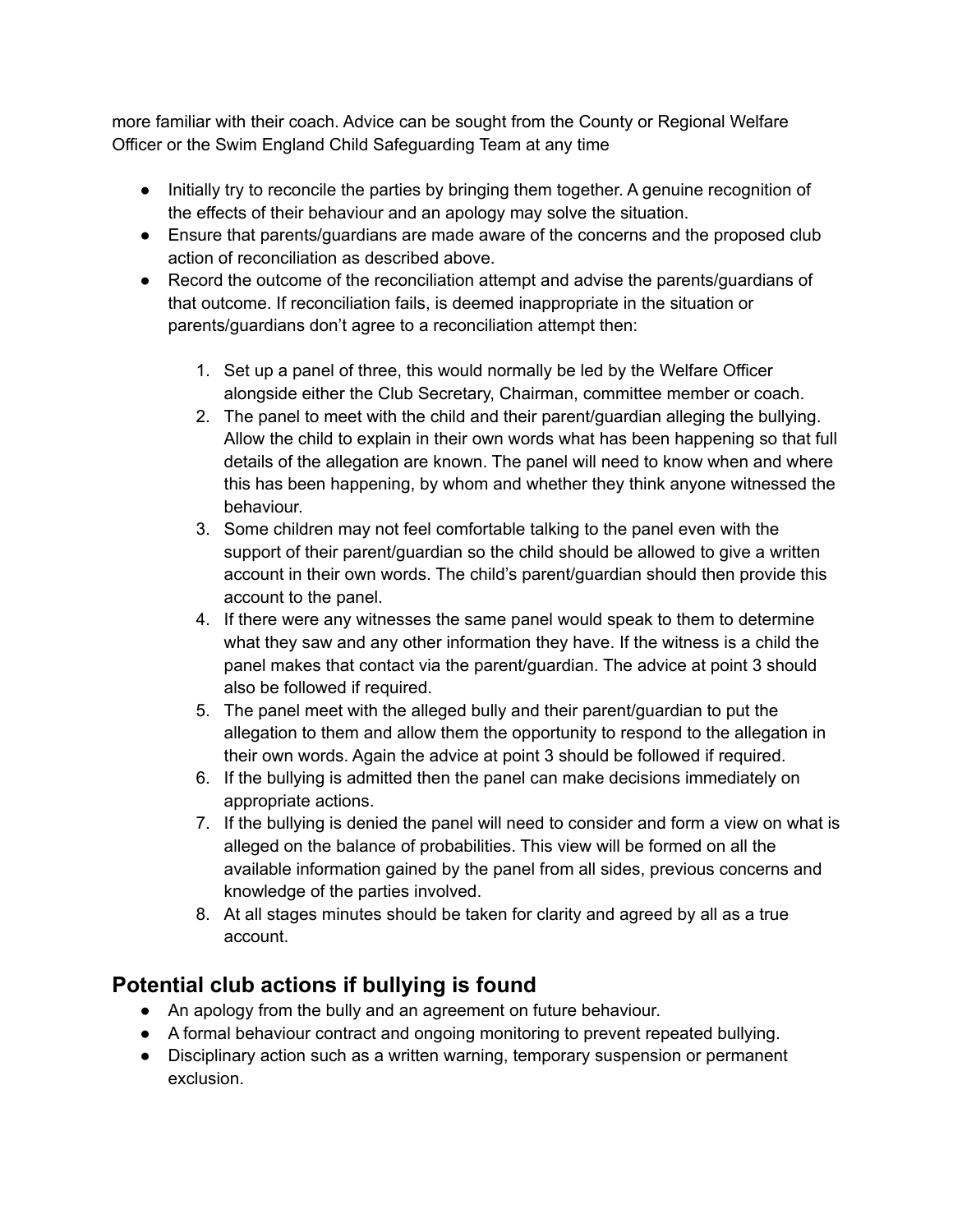All actions must be recorded and all parties should be kept informed on what is happening and the outcomes.

## **Prevention**

Everybody within the club has a responsibility to work together to stop bullying. Wear Valley Amateur Swimming Club has a written constitution and adheres to the Swim England Code of Ethics and accompanying Codes of Conduct.

# **Cyberbullying**

Behaviour that is classed as cyberbullying can include:

- Abusive comments, rumours, gossip and threats over the internet or using other digital communications. This includes "trolling".
- Sharing pictures, videos or personal information without consent and with the intent to cause harm and/or humiliation.
- Hacking into someone's email, phone, or online profiles to extract and share personal information, or to send abusive or inappropriate content while posing as that person.
- Creating specific websites that negatively target an individual or a group.
- Blackmail or pressuring someone to do something online they do not want to do.

Some cyberbullying activities could be criminal offences under a range of different laws, including the Malicious Communications Act 1988 and the Protection from Harassment Act 1997. Whilst our club can commit to ensuring that the Wear Valley Amateur Swimming Club website and Wear Valley Amateur Swimming Club social networking site is being used appropriately and deal with any bullying behaviour on these platforms it becomes more challenging when and if behaviour being reported is happening outside the environment of the club.

### **Please note that:**-

State Schools have powers under the Education Act 2002 to intervene in bullying incidents outside of the school grounds including on home to school transport, in the community and online. The same power does not extend to Swim England or to Wear Valley Amateur Swimming Club to be able to investigate children allegedly using their personal social media sites to cyberbully or use their personal social media inappropriately towards others. If children involved in alleged cyberbullying are members of the same club, parents/guardians can be assured that the club will ensure that behaviour within the club environment remains in accordance with the Code of Conduct and should any bullying behaviour be reported during club time then any necessary action will be taken.

### **Practical steps parents and guardians can take:-**

Many incidents of cyberbullying allow those experiencing it to keep evidence, for example, a screen shot, to show their parent/ guardian or in serious cases the police.

● Make sure your child knows how to block anyone who posts hateful or abusive things. This can usually be found on the help or online safety area of the app or online service.